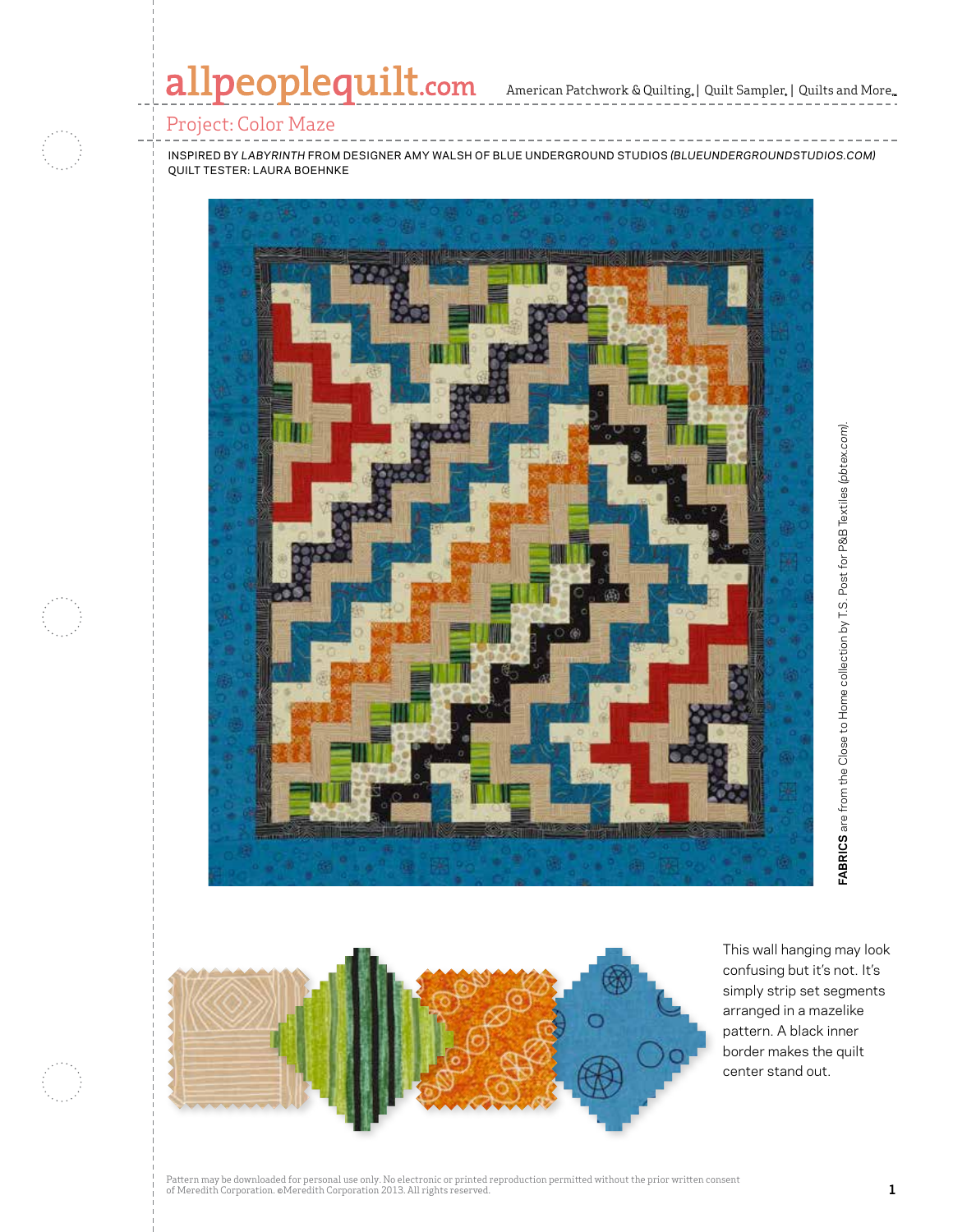# allpeoplequilt.com

American Patchwork & Quilting, | Quilt Sampler, | Quilts and More...

Project: Color Maze

- Materials
- **•** 3/8 yard ivory print (segments)
- **•** <sup>18</sup>×21" piece (fat quarter) *each* of blue print, green print, gray dot, and orange print (segments)
- **•** <sup>9</sup>×21" piece (fat eighth) *each* of red print, black print, and ivory dot (segments)
- **•** 1⁄2 yard tan print (segments)
- **•** 1⁄4 yard black-and-white print (inner border)
- **•** 1⁄2 yard blue-and-white print (outer border)
- **•** 1⁄2 yard binding fabric
- **•** 25⁄8 yards backing fabric
- **•** <sup>47</sup>×52" batting

#### Finished quilt: 381/2×431/2"

Yardages and cutting instructions are based on 42" of usable fabric width.

Measurements include 1⁄4" seam allowances. Sew with right sides together unless otherwise stated.

### Cut Fabrics

Cut pieces in the following order.

**From ivory print, cut: •** 12—13⁄4×21" strips **From blue print, cut: •** 8—13⁄4×21" strips **From green print, cut: •** 6—13⁄4×21" strips **From gray dot, cut: •** 5—13⁄4×21" strips **From orange print, cut: •** 5—13⁄4×21" strips **From red print, cut: •** 4—13⁄4×21" strips **From black print, cut: •** 4—13⁄4×21" strips **From ivory dot, cut: •** 4—13⁄4×21" strips **From tan print, cut: •** 16—13⁄4×21" strips **From black-and-white print, cut: •** 2—11⁄2×351⁄2" strips

**•** 2-11/2×321/2" strips

**From blue-and-white print, cut:**

- **•** 2—31⁄2×381⁄2" strips
- **•** 2—31⁄2×371⁄2" strips
- **From binding fabric, cut:**
- **•** 5—21⁄2×42" strips

# Assemble Ivory Segments

- 1. Sew together an ivory print 13⁄4×21" strip and a blue print 13⁄4×21" strip to make an ivory-blue strip set (Strip Set Diagram). Press seam away from ivory print. Repeat to make four ivory-blue strip sets total. Cut strip sets into twenty-three 3"-wide ivory-blue segments. Each segment should be 3" square including seam allowances.
- 2. Using an ivory print 1<sup>3</sup>/<sub>4×</sub>21" strip and a green print 13/4×21" strip, repeat Step 1 to make an ivory-green strip set and cut it into four ivory-green segments.
- 3. Using ivory print 13/4×21" strips and gray dot 13⁄4×21" strips, repeat Step 1 to make two ivorygray strip sets and cut them into 10 ivory-gray segments.
- 4. Using ivory print 13/4×21" strips and orange print 13/4×21" strips, repeat Step 1 to make two ivory-orange strip sets and cut them into eight ivory-orange segments.
- 5. Using ivory print 1<sup>3</sup>/<sub>4</sub>×21" strips and red print 13⁄4×21" strips, repeat Step 1 to make two ivoryred strip sets and cut them into 12 ivory-red segments.
- 6. Using an ivory print 1<sup>3</sup>/<sub>4</sub>×21" strip and a black print 13/4×21" strip, repeat Step 1 to make an ivory-black strip set and cut it into five ivory-black segments.

## Assemble Tan Segments

- 1. Sew together a tan print 13⁄4×21" strip and a blue print 13⁄4×21" strip to make a tan-blue strip set. Press seam away from tan print. Repeat to make four tan-blue strip sets total. Cut strip sets into twenty-two 3"-wide tan-blue segments. Each segment should be 3" square including seam allowances.
- 2. Using tan print 1<sup>3</sup>/<sub>4</sub>×21" strips and green print 13⁄4×21" strips, repeat Step 1 to make three tangreen strip sets and cut them into 18 tan-green segments.
- 3. Using tan print 13/4×21" strips and gray dot 13⁄4×21" strips, repeat Step 1 to make three tangray strip sets and cut them into 15 tan-gray segments.
- 4. Using tan print 1<sup>3</sup>/<sub>4</sub>×21" strips and orange print 13/4×21" strips, repeat Step 1 to make two tanorange strip sets and cut them into 11 tan-orange segments.
- 5. Using tan print 1<sup>3</sup>/<sub>4</sub>×21" strips and red print 13⁄4×21" strips, repeat Step 1 to make two tanred strip sets and cut them into nine tan-red segments.
- 6. Using tan print 1<sup>3</sup>/<sub>4</sub>×21" strips and black print 13/4×21" strips, repeat Step 1 to make two tanblack strip sets and cut them into 10 tan-black segments.

### Assemble Dot Segments

1. Sew together an ivory dot 13⁄4×21" strip and a green print 13⁄4×21" strip to make a dotgreen strip set. Press seam away from ivory dot. Repeat to make a second dot-green strip

Pattern may be downloaded for personal use only. No electronic or printed reproduction permitted without the prior written consent of Meredith Corporation. ©Meredith Corporation 2013. All rights reserved. **2**